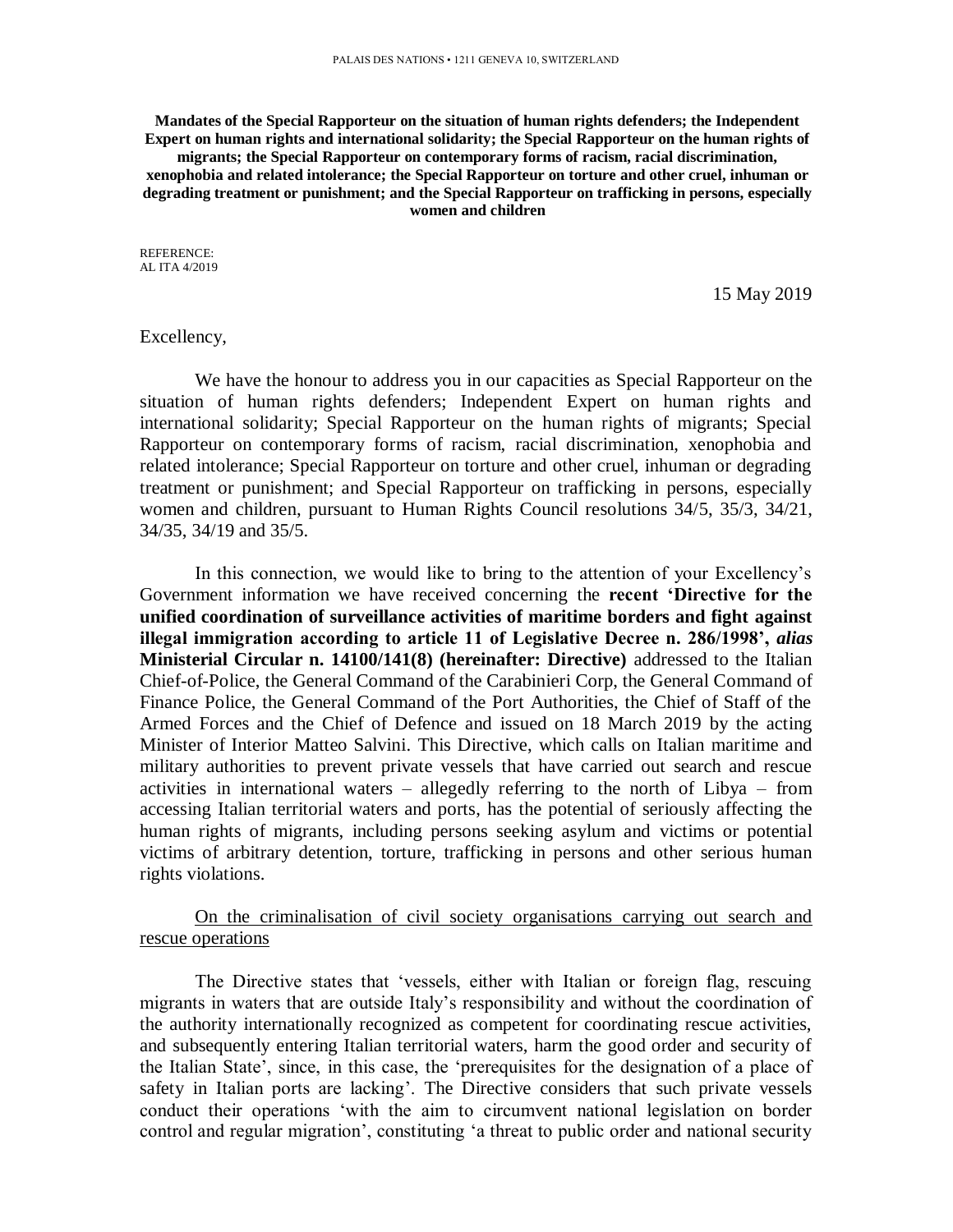of the coastal State'. It is further mentioned in the Directive a specific case where 'the rescue and navigation conduct constituted a concrete manifestation of a modus operandi of a rescue activity carried out in an improper manner, in violation of international regulations on the law of the sea'.

There are reasonable grounds to believe that the Directive, due also to the time of its release, was issued with the aim of directly targeting the search and rescue operations of the NGO boat Mare Jonio, namely by preventing it from accessing Italian territorial waters and ports. Mare Jonio is a vessel, operated by an NGO, under Italian flag acting for the Mediterranea Platform that rescued 50 migrants off the Libyan coast during the night of 19 March 2019 and later headed towards the closest Italian harbour of Lampedusa, under difficult weather conditions at sea. As per information received, on 9 May 2019, the Italian Military Navy rescued 36 people; at the same time, Mare Jonio rescued 29 people from a rubber boat in breakdown in international waters, 40 miles from Libya and asked the Italian Maritime Rescue Coordination Centre for a safe port. The Minister of Interior had allegedly ordered the military authority to prevent the vessel from accessing Italian ports. However, Mare Jonio was subsequently allowed to disembark in Lampedusa by the competent authority and the vessel was immediately seized by the Finance Police, under suspicion of favouring 'illegal migration'. However, at the time of this letter, Mare Jonio staff has not been formally included in the register of persons under investigation by the public prosecutor of Agrigento.

The attempt to target the boat Mare Jonio for its search and rescue operations is further spelled out in another Directive – also n.  $14100/141$  (8) -, issued by the Minister of Interior on 15 April 2019 and directed to the Italian Chief-of-Police, the General Command of the Carabinieri Corp, the General Command of Finance Police, the General Command of the Port Authorities and the Chief of Staff of the Armed Forces. This Directive echoes the one previously issued – which is the main object of the current letter - but in addition to that, it explicitly accuses Mare Jonio to have carried out activities aimed at favouring 'illegal migration' and to be willing to continue to do so in the future.

We are deeply concerned about the approach taken by the Minister of Interior against the Mare Jonio boat through these Directives, which are not based on and have not been confirmed by any decision by the competent judicial authority. We believe that this represents yet another political attempt to criminalize search and rescue operations carried out by civil society organisations in the Mediterranean. It also further intensifies the climate of hostility and xenophobia against migrants, as previously denounced in two letters sent to your Excellency's Government on 19 October 2018 (ITA 4/2018) and on 12 November 2018 (ITA 2/2018) respectively, for which we are still awaiting a reply.

Although there are grounds to believe that the above-mentioned Directives mainly targets NGO ships, we also have concerns about the effect of such policies on other vessels (e.g. merchant, fishing) who may become increasingly reluctant to rescue migrants.

We also wish to express grave concerns over the draft 'Security Decree-bis', allegedly introducing sanctions to those that 'while carrying out search and rescue operations in international waters do not respect the obligations enshrined in international conventions'. As per information received, the amount of the sanctions could vary from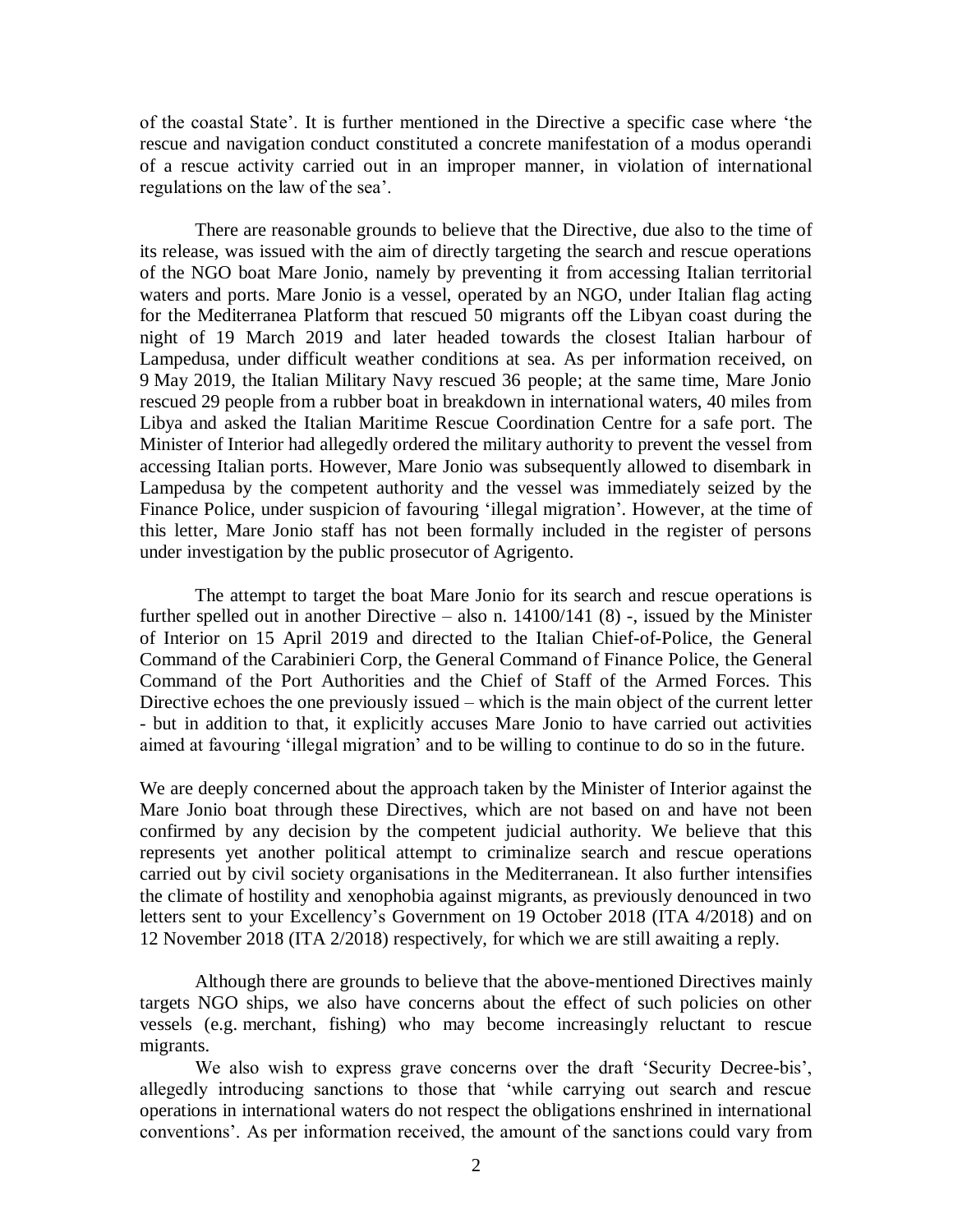3.500 to 5.500 euro for each migrant transported on the vessel and, in case of persistently repeated infringements, if the vessel is under the Italian flag, it could lead to the suspension or the withdrawal of the licence from 1 to 12 months.

### On the right to life and lack of reference to international human rights standards in the Directive

The Directive also attempts to justify restriction of search and rescue operations by private vessels, by invoking the Law of the Sea, such as the International Convention on Maritime Search and Rescue (SAR), the International Convention for the Safety of Life at Sea (SOLAS) and the Convention and the United Nations Convention of Montego Bay of 1982.

While we appreciate the reference made to international standards in the Directive, we wish to draw attention to your Excellency's Government to the United Nations Convention on the Law of the Sea of 1982. Article 98 of the Convention provides that every State "has a duty to (a) render assistance to any person found at sea in danger of being lost; (b) to proceed with all possible speed to the rescue of persons in distress, if informed of their need of assistance, in so far as such action may reasonably be expected of him". Similar obligations are further specified in the International Convention for the Safety of Life at Sea (SOLAS) and the International Convention on Maritime Search and Rescue (SAR). We wish to recall your Excellency's Government that article 98 is considered customary law; that it applies to all maritime zones and to all persons in distress, without discrimination; and that it applies to all ships, including private and NGO vessels under a State flag.

We are also concerned that the Directive fails to duly take into account States' international human rights obligations arising in the course of search and rescue operations, of which the non-derogable obligation to respect and protect the right to life, as enshrined in article 6 of the International Covenant on Civil and Political Rights, ratified by your Excellency's Government in 1978, is paramount. The right to life constitutes a fundamental right, whose effective protection is the prerequisite for the enjoyment of all other human rights and whose content can be informed by other human rights and it should not be interpreted narrowly. (CCPR/C/GC/36, paras 2-3).

In light of the above-mentioned international human rights standards, search and rescue operations aiming at saving lives at sea cannot represent a violation of national legislation on border control or irregular migration, as the right to life should prevail over national and European legislation, bilateral agreements and memoranda of understanding and any other political or administrative decision aimed at 'fighting irregular migration'. This is further expressed in the saving clauses of article 19 of the Protocol Against the Smuggling of Migrants by Land, Sea and Air, invoked by the Directive, as well as in the saving clauses of article 14 of the Protocol to Prevent, Suppress and Punish Trafficking in Persons Especially Women and Children, both supplementing the United Nations Convention against Transnational Organized Crime and ratified by your Excellency's Government on 2 August 2006. Both saving clauses read that: 'Nothing in this Protocol shall affect the other rights, obligations and responsibilities of States and individuals under international law, including international humanitarian law and international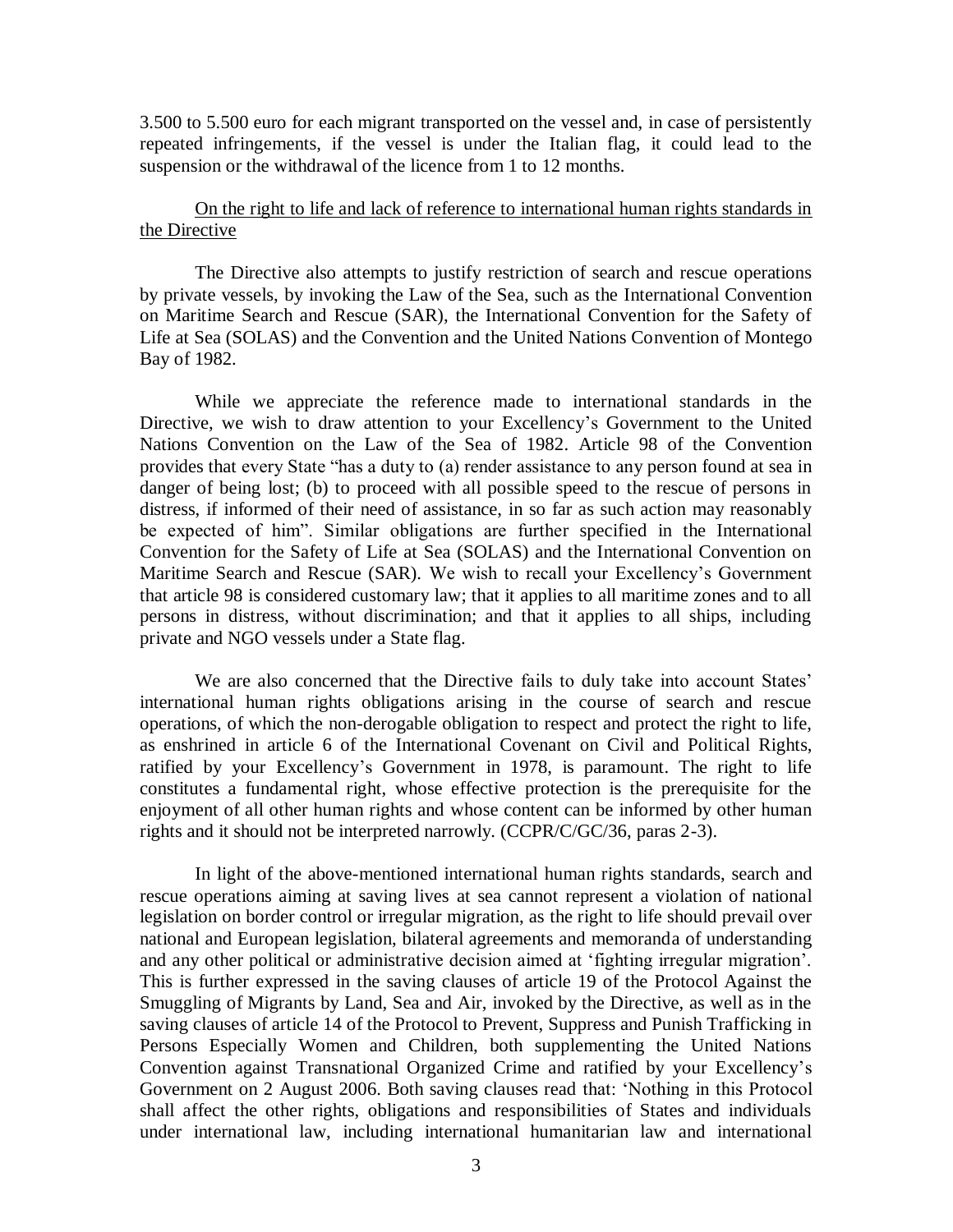human rights law and, in particular, where applicable, the 1951 Convention and the 1967 Protocol relating to the Status of Refugees and the principle of non-refoulement as contained therein'.

While commending the Italian Military Navy for its sustained efforts to save human lives, we wish to stress that, since the Italian government is not consistently providing rescue mechanisms to protect life and dignity, humanitarian actors are indispensable in delivering those services. The State has a positive obligation to seek and facilitate humanitarian action (through an act of delegation) and a negative obligation not to engage in acts that would jeopardize the enjoyment of the right to life.

We also wish to insist that laws and policies aimed at seeking to prevent the provision of life-saving and life-sustaining services to populations because of their ethnicity, religion or immigration status constitute a violation of article 6 of the International Covenant on Civil and Political Rights.

Italy cannot fail to discharge its obligation to respect and protect the right to life and then exacerbate and compound that failure by precluding others from undertaking activities aimed at providing that core obligation, particularly if the actions or inactions of the State are driven by discriminatory motives or result in discrimination (A/73/314).

## On stigmatising migrants in distress at sea and denying their right to seek asylum and to be identified as victims of trafficking in persons

The Directive further justifies the closure of Italian ports by invoking 'the peace, order and security of the coastal State' whose assessment should be devoted to the discretion of national authorities in the light of the fight against smugglers and traffickers as well as by recalling the 'irregular status' of migrants at sea and that 'concrete risks exist that potential terrorists or otherwise dangerous individuals threatening national security and public order could hide among migrants', without however providing any factual information or any qualitative or quantitative data to substantiate such claims. In this context, highlighting such risks results in a blank criminalisation of all migrants in vulnerable situations.

In this regard, we wish to draw your Government's attention to paragraph 2.1.10 of the 1979 International Convention on Maritime Search and Rescue, referred to in the Directive. With regards to coordination of search and rescue cooperation, it states that 'parties shall ensure that assistance be provided to any person in distress at sea and shall do so regardless of the nationality or status of such a person or the circumstances in which that person is found'. In its deliberation on the right to life, the UN Human Rights Committee considers that the right to life concerns an 'entitlement of individuals to be free from acts and omissions that are intended or may be expected to cause their unnatural or premature death'. The Committee adds that 'Article 6 guarantees this right for all human beings, without distinction of any kind, including for persons suspected or convicted of even the most serious crimes.' (CCPR/C/GC/36 para 3).

We are also concerned that the Directive overly focuses on security and the fight against traffickers, while misunderstanding the underlying human rights obligations set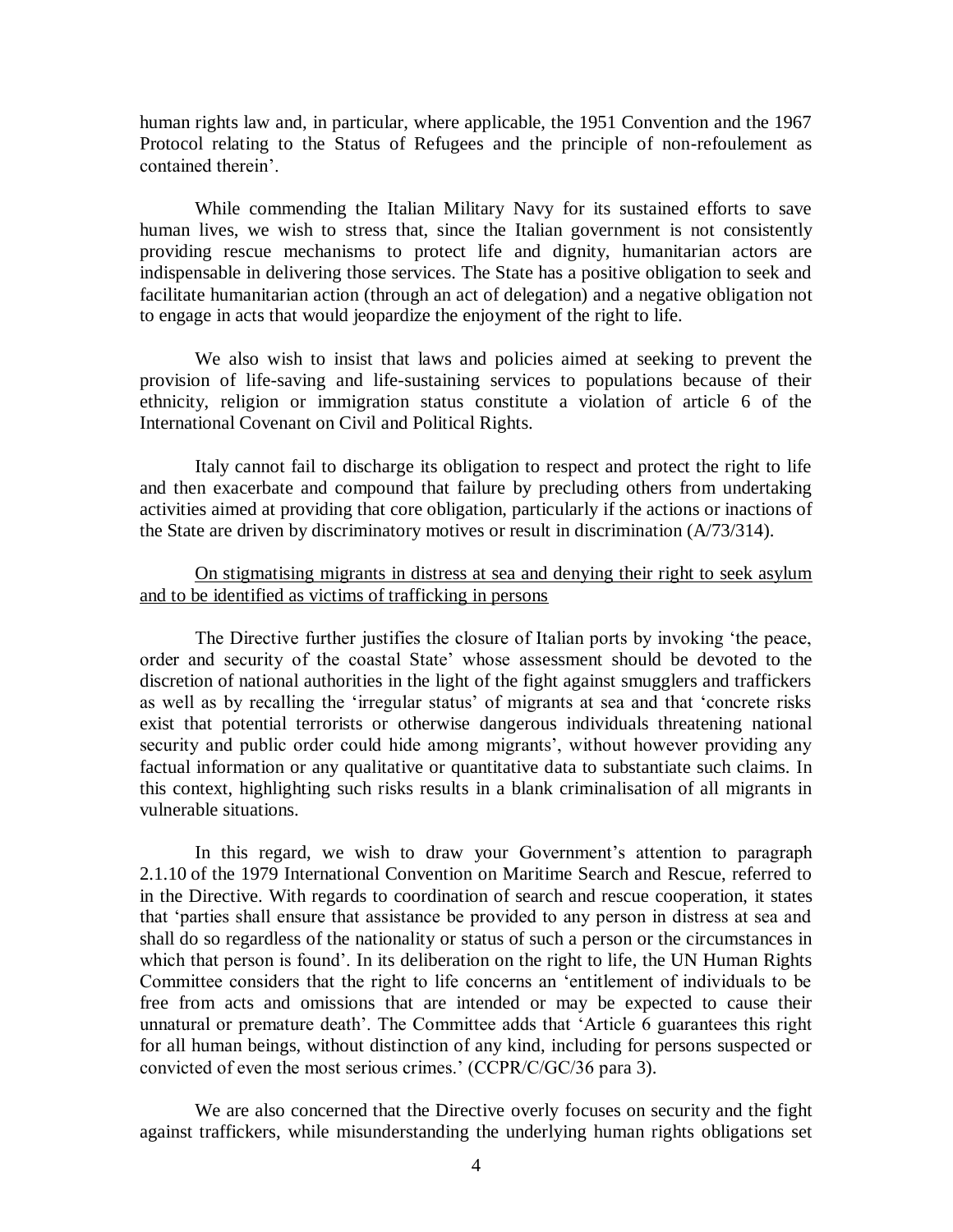forth in the United Nations Convention against Transnational Organized Crime and its two Protocols (Protocol against the smuggling of migrants by land, sea and air and Protocol to Prevent, Suppress and Punish Trafficking in persons, especially women and children).

The Directive claims that, through enhanced externalisation of border control, 'a more efficient fight against trafficking in persons will be conducted, to avoid that migrants are exploited by trafficking networks and reduce incentives to irregular migration'. However, such an approach makes instrumental use of the fight against trafficking in persons, since restrictive migration policies contribute to exacerbate migrants' vulnerabilities and, thus, to favour trafficking in persons, rather than prevent it and protect its potential victims.

We also wish to recall that according toarticle 14 of the Universal Declaration of Human Rights, everyone has the right to seek and enjoy asylum. The assessment of asylum application cannot be carried out at sea. According to the principle of solidarity at sea, established by the UN Convention on the Law of the Sea, particularly in its article 98, all vessels who encounter people in danger at sea, have to rescue them and transport them to a place of safety, regardless of who they are.

In addition, a search and rescue operation is not finished before the rescued persons have reached a place of safety. It has been widely documented in several UN and NGO reports that migrants in Libya are subjected to various human rights abuses, including trafficking in persons, prolonged arbitrary detention in inhuman conditions, torture and ill-treatment, unlawful killings, rape and other forms of sexual violence, forced labour, extortion and exploitation. Therefore, Libya cannot be considered a place of safety for the purpose of disembarkation of migrants. This is clearly demonstrated in a recent report prepared jointly by the UN Office of the High Commissioner for Human Rights (OHCHR) and the United Nations Support Mission in Libya (UNSMIL) on 20 December 2018 ('Desperate and Dangerous: Report on the human rights situation of migrants and refugees in Libya').

In light of the well-documented pattern of human rights abuses and trafficking in persons suffered by migrants in Libya, there are reasonable grounds to believe that, by the time migrants enter into the territory of Italy or are subjected to the jurisdiction of the Italian State, they should already be identified as victims or potential victims of trafficking. Therefore, the fight against trafficking in persons should not only encompass investigation and prosecution of traffickers but also comprehensively take into account States' obligations to protect and provide assistance to victims of trafficking, as enshrined in article 6 of Protocol to Prevent, Suppress and Punish Trafficking in Persons Especially Women and Children, supplementing the United Nations Convention against Transnational Organized Crime (hereinafter Palermo Protocol).

According to OHCHR Recommended Principles and Guidelines on Human Rights and Human Trafficking, States have an international obligation not only to identify traffickers but also trafficked persons, as 'a failure to identify a trafficked person correctly is likely to result in a further denial of that person's rights'. Identification is possible when a safe space and a relationship of trust have been created to allow victims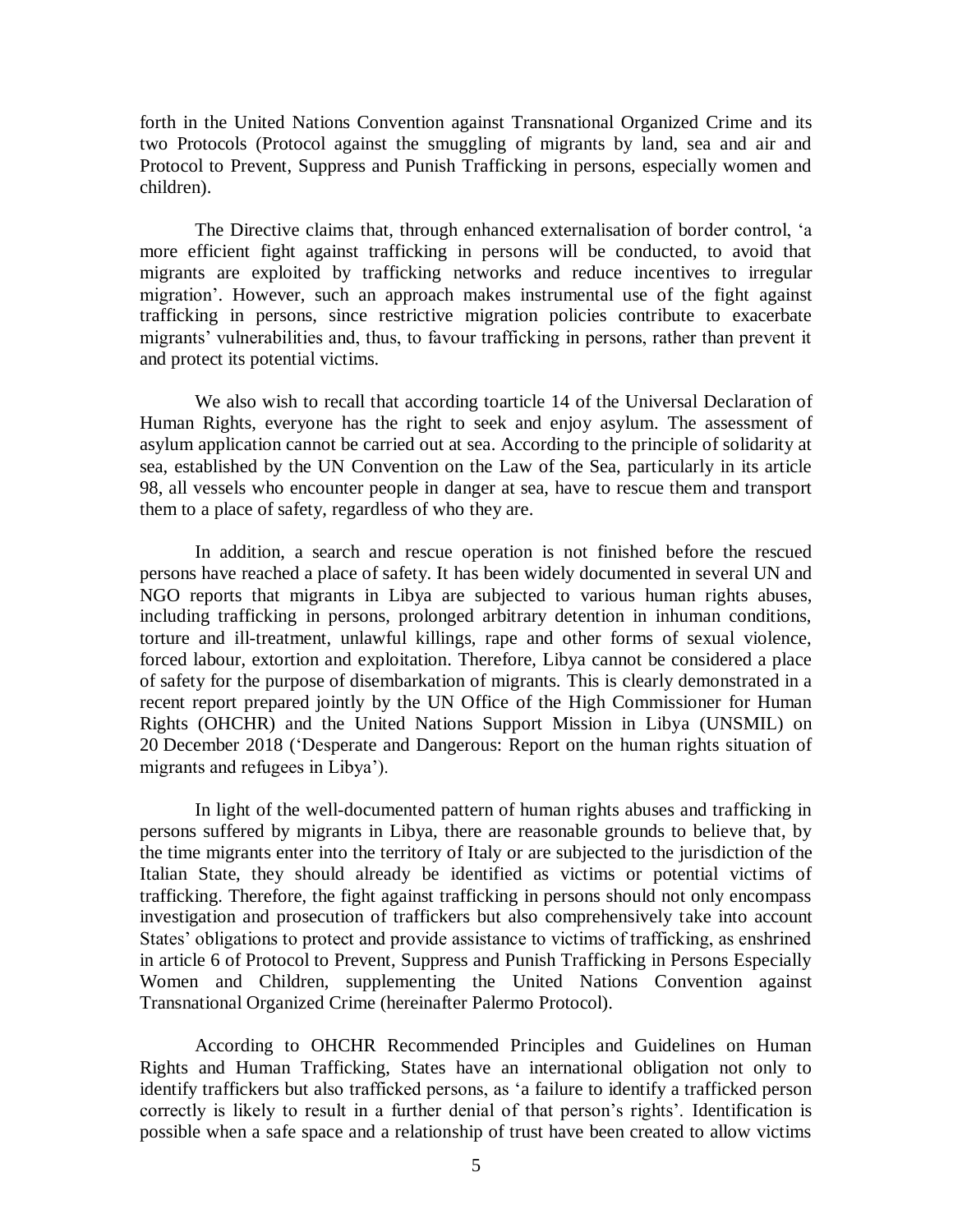to share a traumatizing experience. It is therefore necessary to establish dedicated and confidential identification procedures at arrival areas, in cooperation with civil society organisations, in order to ensure the respect of trafficked persons' rights (A/HRC/38/45) and to identify vulnerabilities and protection needs, including - but not only limited - to victims of trafficking.

#### On the lack of consideration for the principle of non-refoulement

We wish to express serious concerns on the Directive's expressed delegation of responsibilities during search and rescue operations to the Libyan coastguard, declaring Libyan ports as 'able to provide migrants with adequate logistical and medical assistance'.

In this regard, we concur with the recent joint report issued by OHCHR and UNSMIL in December 2018, which called for the EU and its Member States, including Italy, to reconsider their policies on migration management in the Central Mediterranean. The report clearly documents a widespread pattern of human rights violations against migrants, as well as humanitarian organisations engaged in search and rescue activities included by the Libyan coastguard, with the financial and material support of the Italian Government and the European Union, as also previously denounced in a joint letter sent by 9 UN Special Rapporteurs to your Excellency's Government on 28 November 2017 (ITA 4/2017).

Unlike migrants and refugees rescued by European Union and foreign vessels in international waters, who are taken to Italy or other European ports, those rescued by the Libyan Coastguard in Libyan waters and, increasingly, in international waters, are brought to Libya.

In April 2019, following the escalation of military action in Libya, the UN High Commissioner for Human Rights stressed that Libya is not a safe port of return and called on the European Union and its member States to swiftly and collectively implement a coherent, human rights-based response to maritime migration from Libya. IOM Director General also recently expressed concern at the safety of migrants in detention, noting that 'Libya is not a safe place to return migrants who have tried and failed to make their way to Europe' (IOM Expresses Alarm for Safety of Libyan Civilians and Migrants in Detention, Press Release, 4 May 2019). Similarly, UNHCR denounced that the increase in interceptions and rescue operations conducted by the Libyan Coastguard resulted in greater numbers of persons disembarked and detained. It also highlighted that during rescues/interception at sea, the Libyan Coastguard has been accused of colluding with smuggling networks and has reportedly been involved in a series of human rights violations, including 'the deliberate sinking of boats using firearms'. It also added that restriction of critical activities of non-governmental organisation rescue boats have led to a higher percentage of people dying at sea than before (UNHCR Position on Returns to Libya – Update II, September 2018).

As stated above and also in view of the current deterioration of the security situation in Libya and intensification of violence due to the ongoing internal armed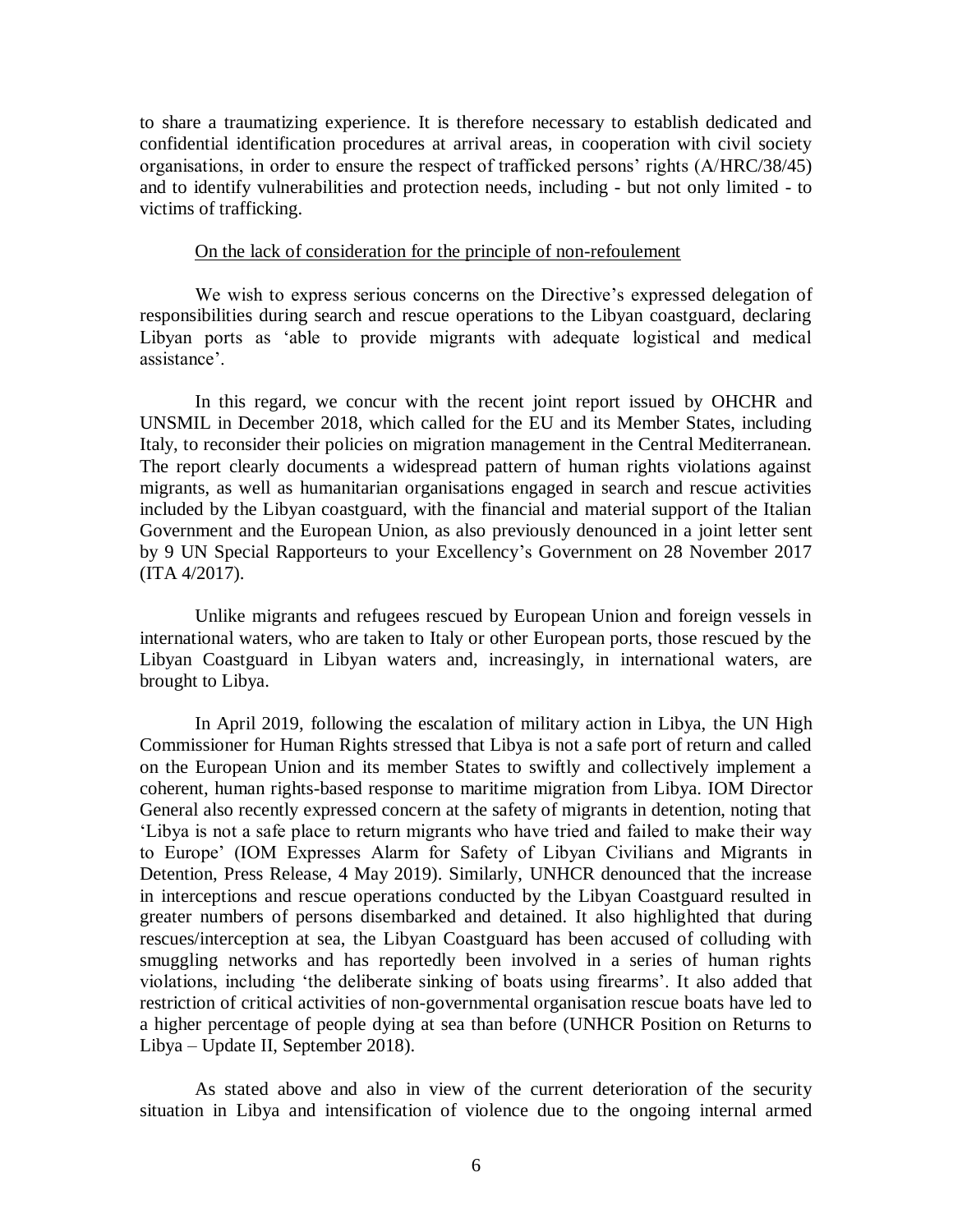conflict, Libya cannot be considered a place of safety for the purpose of disembarkation, following rescue or interception at sea.

Practices whereby countries of destination cooperate with another to prevent migrants and refugees from arriving have been characterized as 'pullbacks' and as violations of the principle of *non-refoulement,* which constitutes an integral part of the absolute and non-derogable prohibition of torture and other ill-treatment, enshrined in Article 3 of the CAT and Articles 6 and 7 of the ICCPR (A/HRC/37/50, paras 56-59).

In view of these observations and concerns, we urge your Excellency's Government to withdraw the 'Directive for the unified coordination of surveillance activities of maritime borders and fight against illegal migration according to article 11 of Legislative Decree n. 286/1998', alias Ministerial Circular n. 14100/141(8), the Directive – also n. 14100/141(8) – issued on 15 April 2019, specifically targeting Mare Jonio and to halt the procedure eventually leading to the approval of 'Security Decree-bis. We also encourage the competent judicial authorities to take into account this joint communication. We also call on Italy and other EU Member States to swiftly and collectively implement a coherent, human rights-based response to maritime migration from Libya. In particular, there is a need to ensure adequate search and rescue capacity in the Mediterranean and to prioritize the primary obligation to save lives at sea, while upholding the principle of non-refoulement under international human rights, refugee, and humanitarian law.

In connection with the above alleged facts and concerns, please refer to the **Annex on Reference to international human rights law** attached to this letter which cites international human rights instruments and standards relevant to these allegations.

As it is our responsibility, under the mandates provided to us by the Human Rights Council, to seek to clarify all cases brought to our attention, we would therefore be grateful for your observations on the following matters:

- 1. Please provide any additional information and/or comment(s) you may have on the above-mentioned decrees.
- 2. Please indicate how your Excellency's Government is planning to fulfil its obligations to prevent the loss of life of migrants in the Mediterranean Sea and abide by the principle of non-refoulement in coordinating the search and rescue operations involving the Libyan coastguard, in light of the recent UN reports documenting a pattern of human rights abuses against migrants in Libya, including when perpetrated by the Libyan coastguard or by the Department for Combatting Illegal Migration (DCIM), to whom migrants are entrusted upon disembarkation in Libya.
- 3. Please indicate what steps your Excellency's Government intends to undertake to align Italy's migration policies with international human rights obligations recalled in the present letter, especially in relation to the right to life and the prohibition of torture and ill-treatment under articles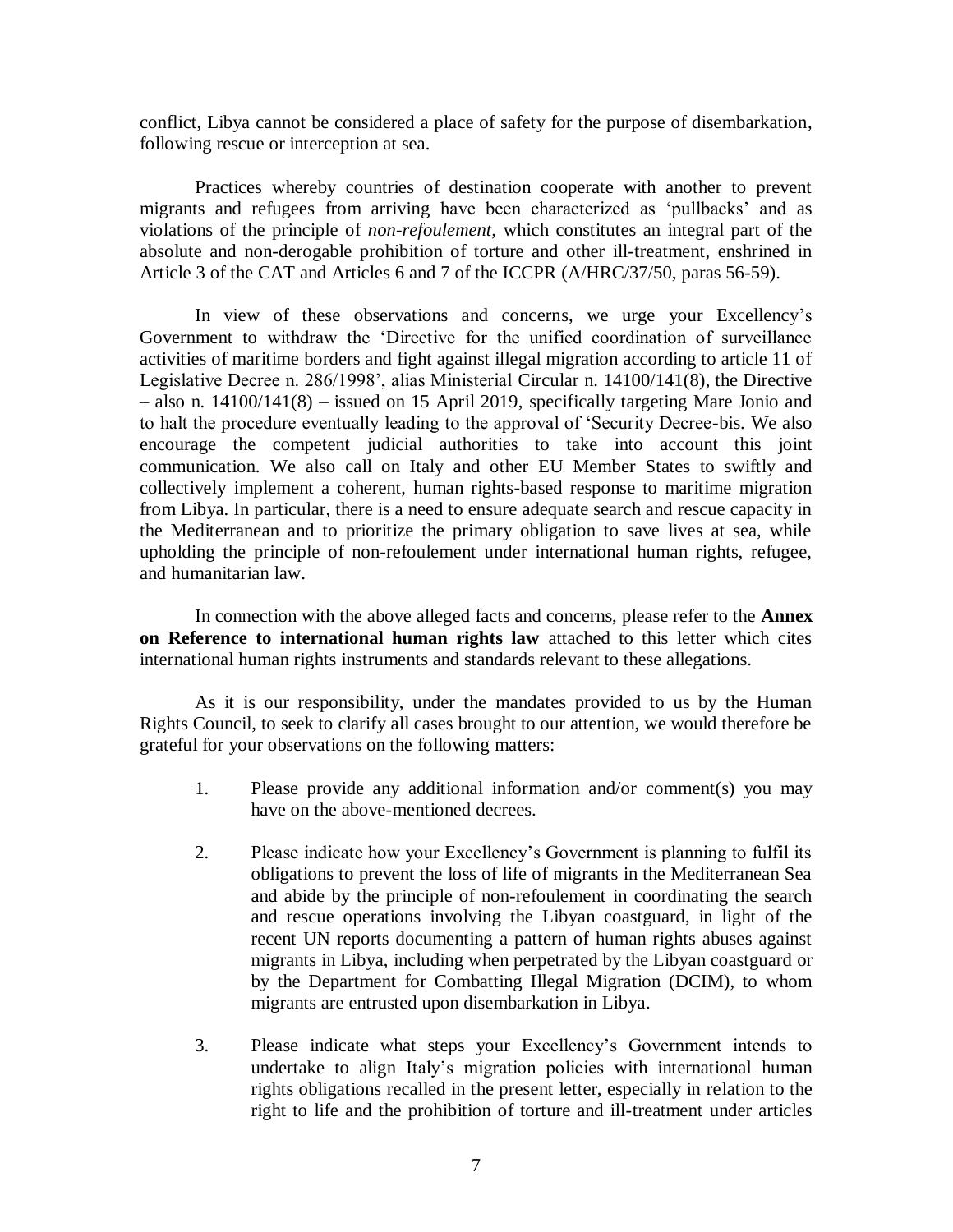6 and 7 of ICCPR, the principle of non-refoulement and article 6 of the Palermo Protocol.

- 4. Please provide disaggregated data on the number of migrants rescued by the Italian Maritime Coordination Centre in 2018-2019 and the number of individuals prosecuted or convicted of organized crime or other serious crimes who found themselves among those migrants rescued in the course of search and rescue operations.
- 5. Please provide information on the number of victims of trafficking identified following search and rescue operations conducted in connection with migrants fleeing from Libya, in line with international obligations under the Palermo Protocol to Prevent, Suppress and Punish Trafficking in Persons Especially Women and Children.

This communication and any response received from your Excellency's Government will be made public via the communications reporting [website](https://spcommreports.ohchr.org/) within 60 days. They will also subsequently be made available in the usual report to be presented to the Human Rights Council.

While awaiting a reply, we urge that all necessary interim measures be taken to halt the alleged violations and prevent their re-occurrence and in the event that the investigations support or suggest the allegations to be correct, to ensure the accountability of any person(s) responsible for the alleged violations.

We may publicly express our concerns in the near future as, in our view, the information upon which the press release will be based is sufficiently reliable to indicate a matter warranting immediate attention. We also believe that the wider public should be alerted to the potential implications of the above-mentioned allegations. The press release will indicate that we have been in contact with your Excellency's Government's to clarify the issue/s in question.

Please be informed that a copy of this letter is also being sent to the Government of Libya and to the European Union for their information.

Please accept, Excellency, the assurances of our highest consideration.

Michel Forst Special Rapporteur on the situation of human rights defenders

Obiora C. Okafor Independent Expert on human rights and international solidarity

Felipe González Morales Special Rapporteur on the human rights of migrants

E. Tendayi Achiume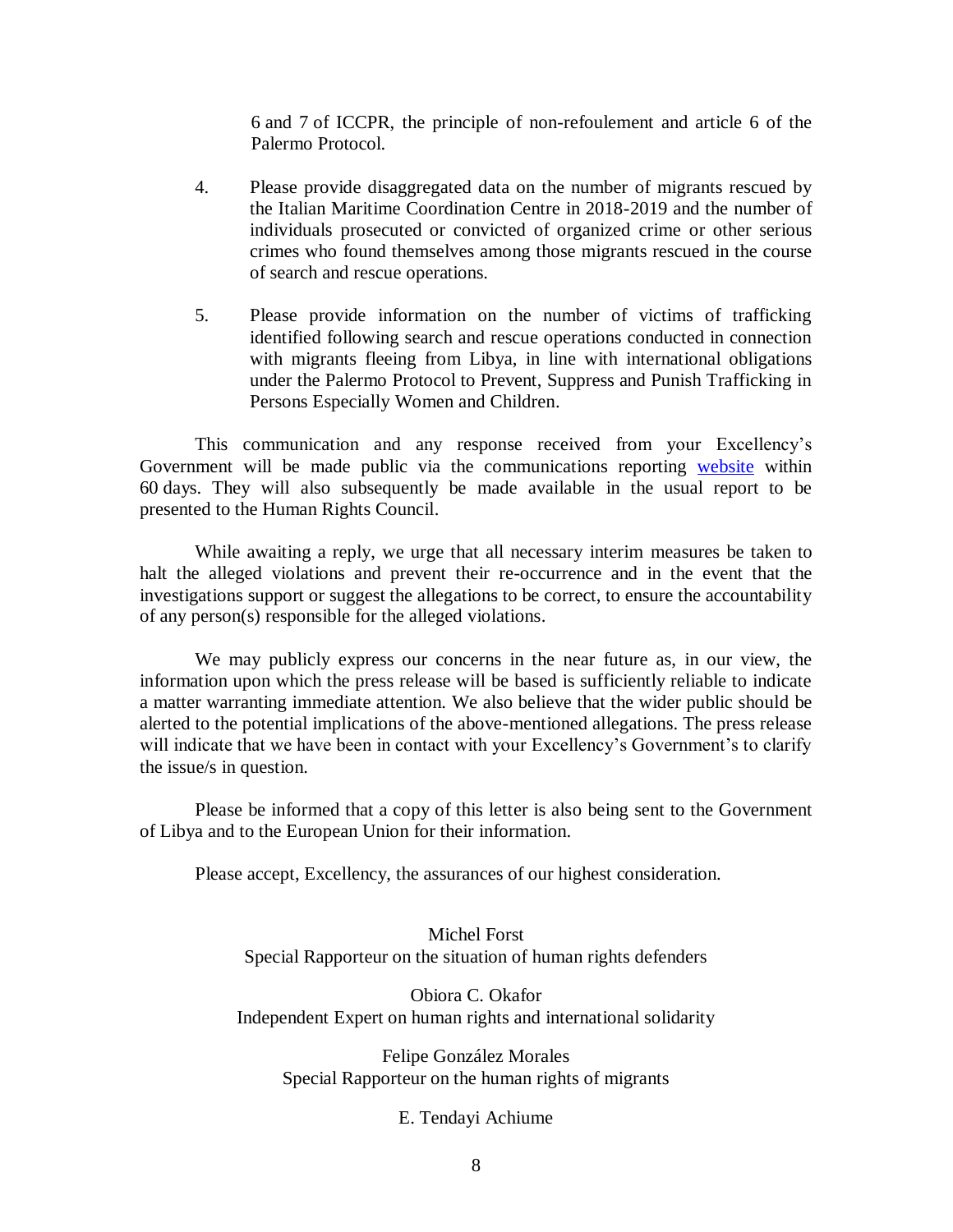Special Rapporteur on contemporary forms of racism, racial discrimination, xenophobia and related intolerance

Nils Melzer Special Rapporteur on torture and other cruel, inhuman or degrading treatment or punishment

Maria Grazia Giammarinaro Special Rapporteur on trafficking in persons, especially women and children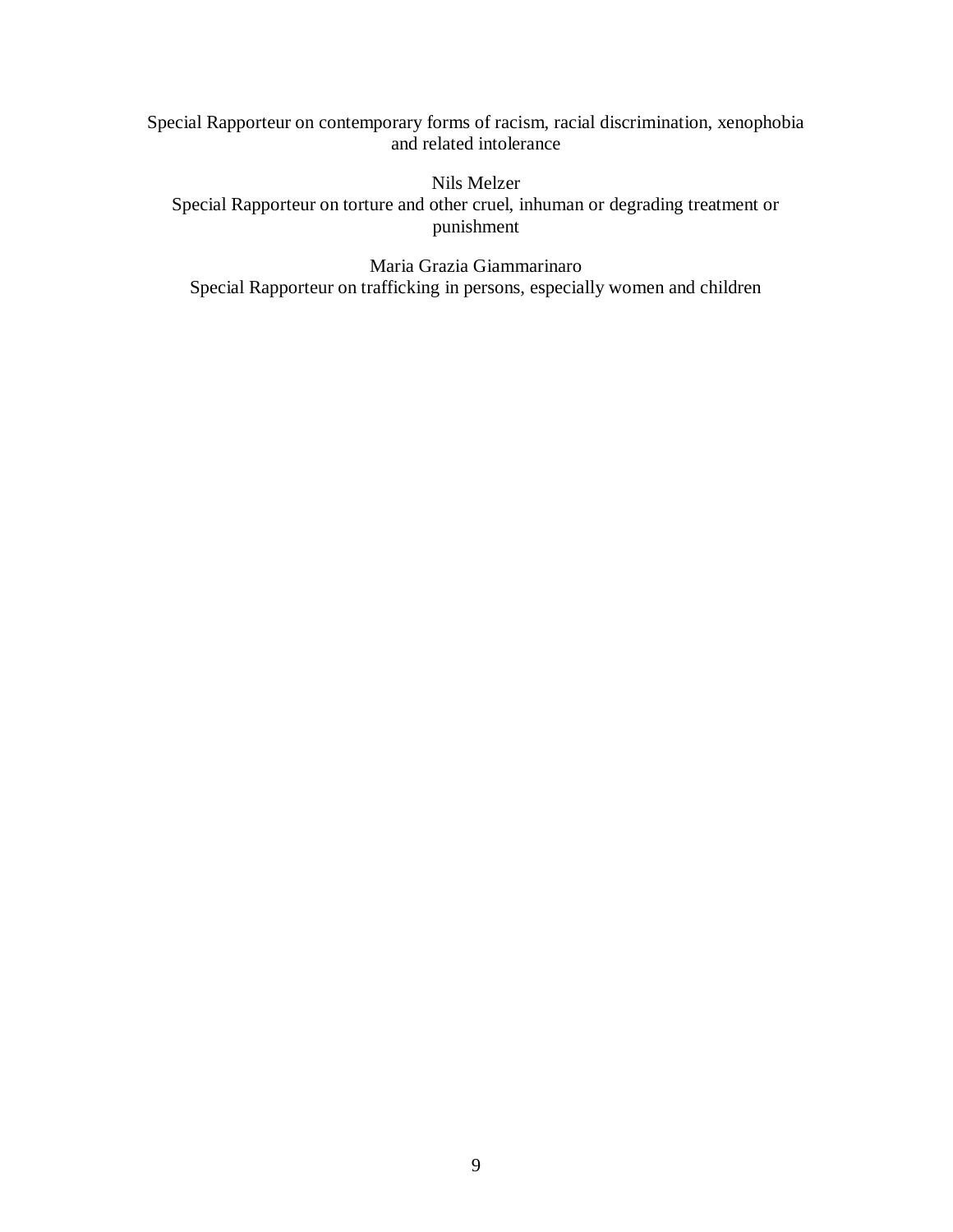#### **Annex Reference to international human rights law**

In connection with above alleged facts and concerns, we would like to draw attention to your Excellency's Government that these directives appear to be in contravention of human rights principles as well as the fundamental principles set forth in the Declaration on the Right and Responsibility of Individuals, Groups and Organs of Society to Promote and Protect Universally Recognized Human Rights and Fundamental Freedoms, also known as the UN Declaration on Human Rights Defenders (A/RES/53/144). In particular, we would like to refer to articles 1 and 2 of the Declaration which state that everyone has the right to promote and to strive for the protection and realization of human rights and fundamental freedoms at the national and international levels and that each State has a prime responsibility and duty to protect, promote and implement all human rights and fundamental freedoms.

We would also like to recall that humanitarian services play a central role in preventing migrants' and refugees' unlawful deaths. Deterring humanitarian services for migrants, preventing life - saving rescue missions and transportation and impeding the provision of food, shelter, medical care and other services exacerbates the risks to life. Therefore, States must not criminalize or otherwise penalize the provision of support or assistance to migrants (A/73/314). International solidarity and cooperation are key principles underlying international law and are essential to ensuring States meet their human rights obligations while responding to shared challenges. Efforts to prevent such vessels from disembarking—and other acts targeting migrants and those who would act to support them—demonstrate a breakdown in human rights-based international solidarity, in addition to constituting a human rights violation. (A/73/206).

With regards to search and rescue operations, we would also like to refer to principle 4 of OHCHR Principles and Guidelines on the human rights protection of migrants in vulnerable situations, according to which States should protect the lives and safety of migrants and ensure that all migrants facing risks to life or safety are rescued and offered immediate assistance. This includes, among others, to (1) ensure that relevant national legal frameworks as well as arrangements for cooperation and coordination between States uphold and strengthen the effectiveness of the search and rescue regime, in accordance with international human rights and refugee law, the international law of the sea, and other relevant standards; (2) to establish, operate and maintain adequate and effective services for search and rescue at sea regardless of presumed nationality or legal status of migrants who are in distress at sea or the circumstances in which they are found; (3) to ensure that search and rescue services and coordinating authorities operate under a broad understanding of distress, so that timely and necessary assistance is provided to migrants in unseaworthy vessels even if they are not in immediate danger of sinking (4) to ensure that all possible State and other resources are mobilized, including by means of cooperation between States where appropriate, for search and rescue responses including proactive patrolling when informed risk assessments suggest that migrants who may require assistance are likely to be present along a particular sea route; (5) to make every effort to protect migrants' right to life, wherever they are at risk on water or on land; (6) to ensure that rescue services are adequately resourced and provided with all necessary